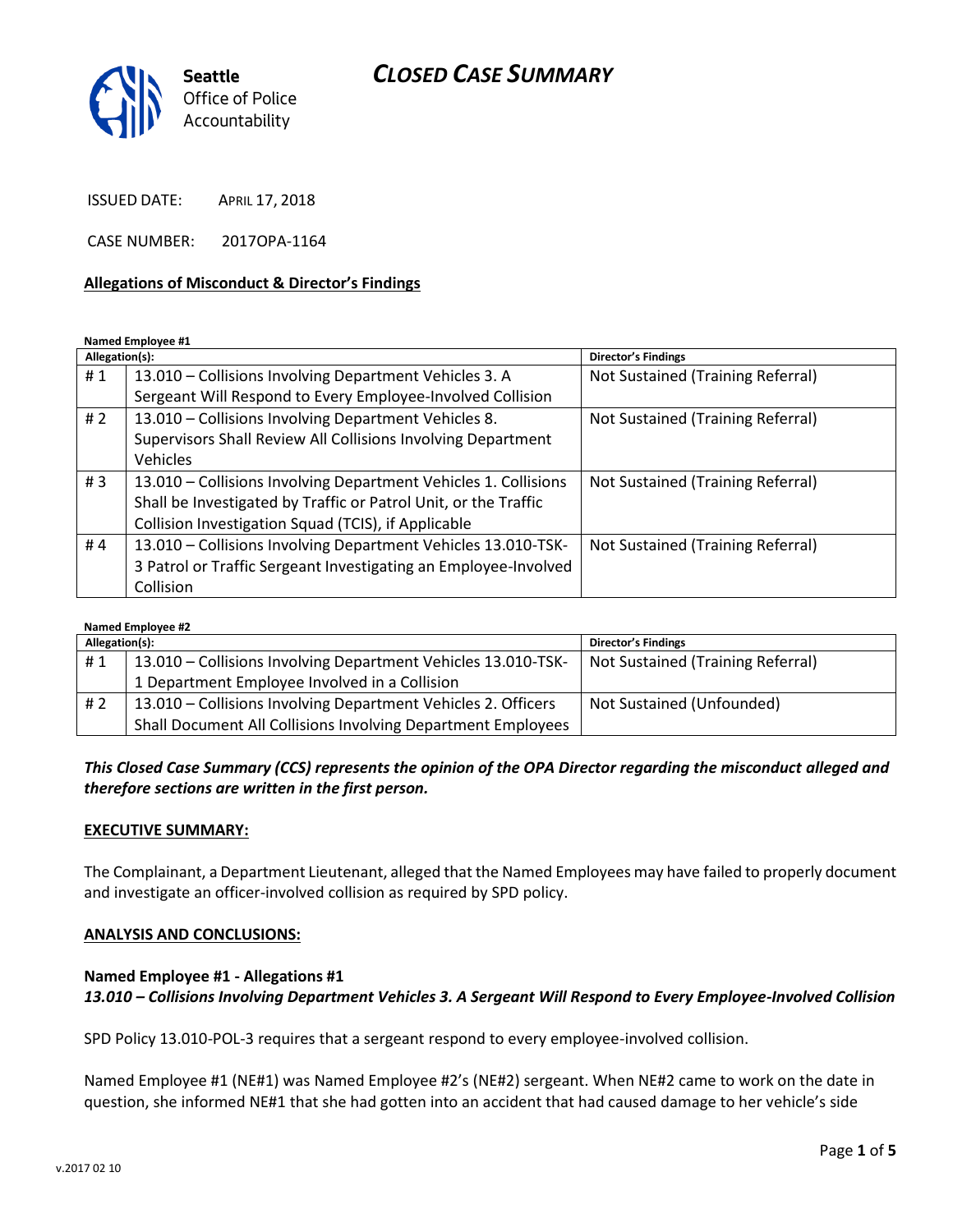

# *CLOSE CASE SUMMARY*

OPA CASE NUMBER: 2017OPA-1164

mirror. The damage was minor and apparently amounted to less than \$1,000. This accident occurred at NE#2's residence outside of the City of Seattle.

After being informed of this occurrence, NE#1 reported that he spoke to the Captain of his unit. NE#1 asserted that he was unsure whether this incident qualified as a collision and instead he believed that it was simply property damage that did not fall under the ambit of SPD Policy 13.010. NE#1 recounted that the Captain "suggested that we write it up as the property damaged, which is what happened." The Captain indicated that they should document this matter on a General Offense Report.

NE#1 confirmed that he did not go to the scene. At his OPA interview, the Captain stated that he did not believe it to be a good use of Department resources to send NE#1 to the scene of the accident. He explained that he believed this to be an appropriate decision based on the minimal damage to the vehicle, the distance of NE#2's home from the unit, and the fact that the importance of the duties and responsibilities of NE#1 outweighed sending him to the scene.

By failing to go to the scene, NE#1 acted contrary to the explicit direction of the policy. This was the case regardless of any discussion NE#1 had with the Captain. However, I find that NE#1 engaged in a technical violation of policy and that he did not intentionally do so. For these reasons, I recommend that NE#1 receive a Training Referral rather than a Sustained finding.

• **Training Referral**: NE#1 should be re-trained concerning the elements of SPD Policy 13.010 and, specifically, his responsibilities as a sergeant when he becomes aware that one of his supervisees becomes involved in an accident with a Department vehicle. He should particularly be re-trained concerning the policy sections at issue in this case, including: SPD Policies 13.010-POL-1, 13.010-POL-3, 13.010-POL-6, 13.010-POL-8, and 13.010-TSK-3. NE#1 should be counseled concerning his conduct in this case and should be instructed to comply with this policy in the future. This counseling should be provided by a member of his chain of command other than his Captain who endorsed the decision to not comply with the letter of the policy. This re-training and associated counseling should be memorialized in a PAS entry.

Recommended Finding: **Not Sustained (Training Referral)**

### **Named Employee #1 - Allegation #2**

## *13.010 – Collisions Involving Department Vehicles 8. Supervisors Shall Review All Collisions Involving Department Vehicles*

SPD Policy 13.010-POL-8 requires that supervisors review all collisions involving Department vehicles. The policy further states that: "Supervisors will use Blue Team for every employee-involved vehicle collision, regardless of visible damage or monetary loss." (SPD Policy 13.010-POL-8.)

Here, NE#1 admittedly did not review the collision or utilize Blue Team as contemplated by the policy. When he was asked whether this was discussed or endorsed by the Captain, NE#1 stated: "Not specifically, I was just following the direction to have it written on the GO report." NE#1 confirmed that this specific issue was not discussed with the Captain.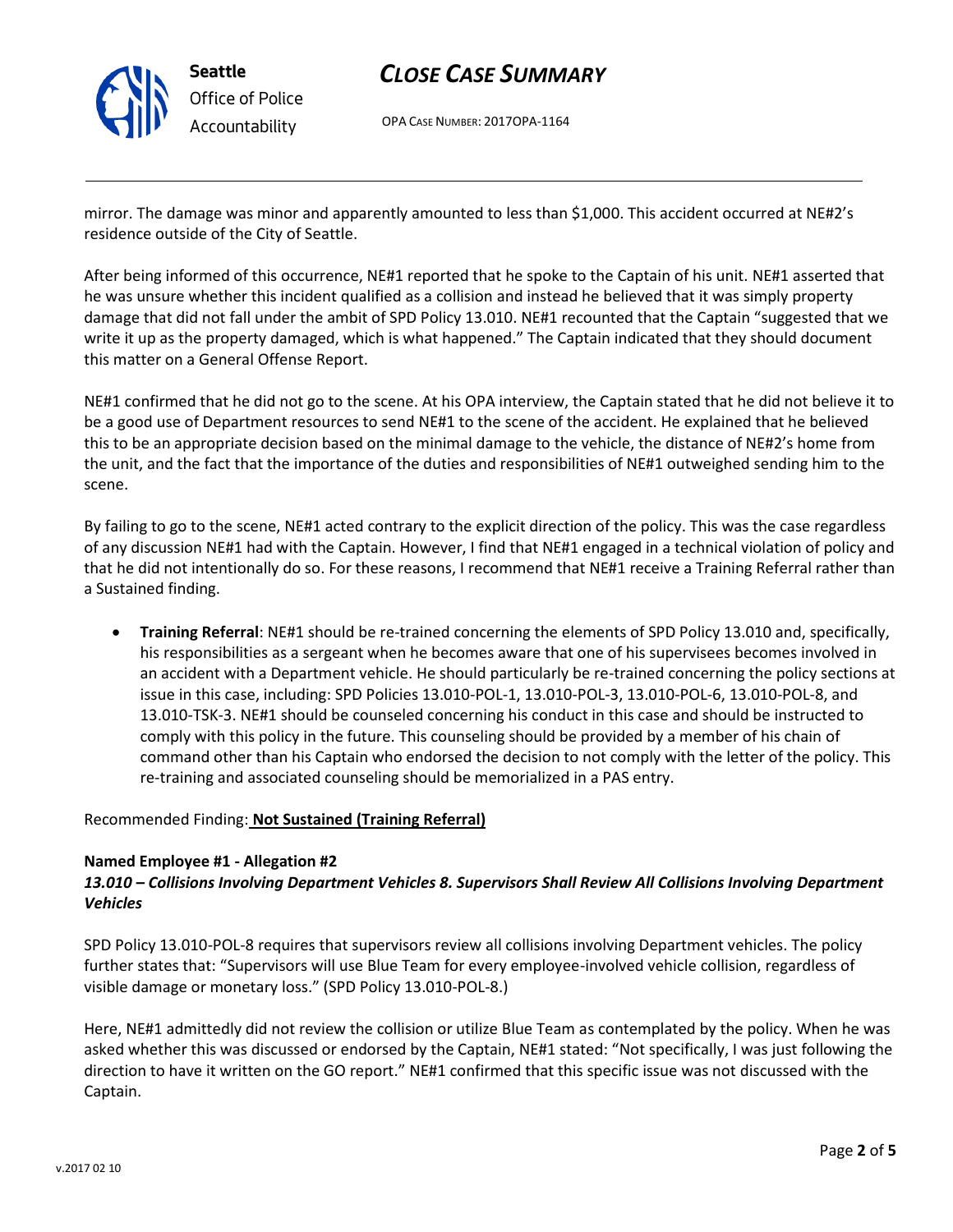

# *CLOSE CASE SUMMARY*

OPA CASE NUMBER: 2017OPA-1164

As with the remainder of the allegations against NE#1, I find that he failed to comply with policy in this instance. However, I find that this was a technical violation of policy and was not intentional. As such, I recommend that NE#1 receive a Training Referral rather than a Sustained finding. I further refer to the Training Referral set forth above. (*See* Named Employee #1, Allegation #1.)

Recommended Finding: **Not Sustained (Training Referral)**

### **Named Employee #1 - Allegation #3**

*13.010 – Collisions Involving Department Vehicles 1. Collisions Shall be Investigated by Traffic or Patrol Unit, or the Traffic Collision Investigation Squad (TCIS), if Applicable*

SPD Policy 13.010-POL-1 requires that collisions be investigated by the Traffic Unit or a Patrol Unit, or the Traffic Collision Investigation Squad (TCIS) if applicable.

NE#1 did not screen this matter with either the Traffic Unit or a Patrol Unit. He further did not screen this matter with or notify TCIS. NE#1 explained that he did not do so because of the guidance he received from the Captain. Notably, at his OPA interview, NE#2 indicated that, knowing what he knows now, he would "have either a Patrol or Traffic Sergeant respond to the, to investigate the incident."

As NE#1 acknowledged, he should have notified the Traffic Unit, the Patrol Unit, or TCIS. Moreover, pursuant to SPD Policy 13.010-POL-6, given that the accident occurred outside of the City of Seattle, NE#1 should have ensured that the outside jurisdiction, not SPD, investigated the accident.

While I find that NE#1 technically violated policy in this regard, I recommend that NE#1 receive a Training Referral. I further refer to the Training Referral set forth above. (*See* Named Employee #1, Allegation #1.)

Recommended Finding: **Not Sustained (Training Referral)**

### **Named Employee #1 - Allegations #4** *13.010 – Collisions Involving Department Vehicles 13.010-TSK-3 Patrol or Traffic Sergeant Investigating an Employee-Involved Collision*

SPD Policy 13.010-TSK-3 sets forth the responsibilities of a Patrol or Traffic Sergeant who investigates an employeeinvolved collision. This section of the policy provides 14 tasks to be performed by the sergeant in such an investigation. (SPD Policy 13.010-TSK-3.)

Aside from ensuring that a General Offense Report was written, NE#1 complied with none of the tasks set forth in this section of the policy. Moreover, he permitted NE#2, who was the driver, to report on and, thus, investigate her own accident. This action, and inaction, was clearly not contemplated by and was inconsistent with the policy.

As with the other allegations against NE#1, I find that he did not comply with the applicable policy; however, I conclude that his failure to do so does not warrant a Sustained finding. Instead, I refer to the Training Referral set forth above. (*See* Named Employee #1, Allegation #1.)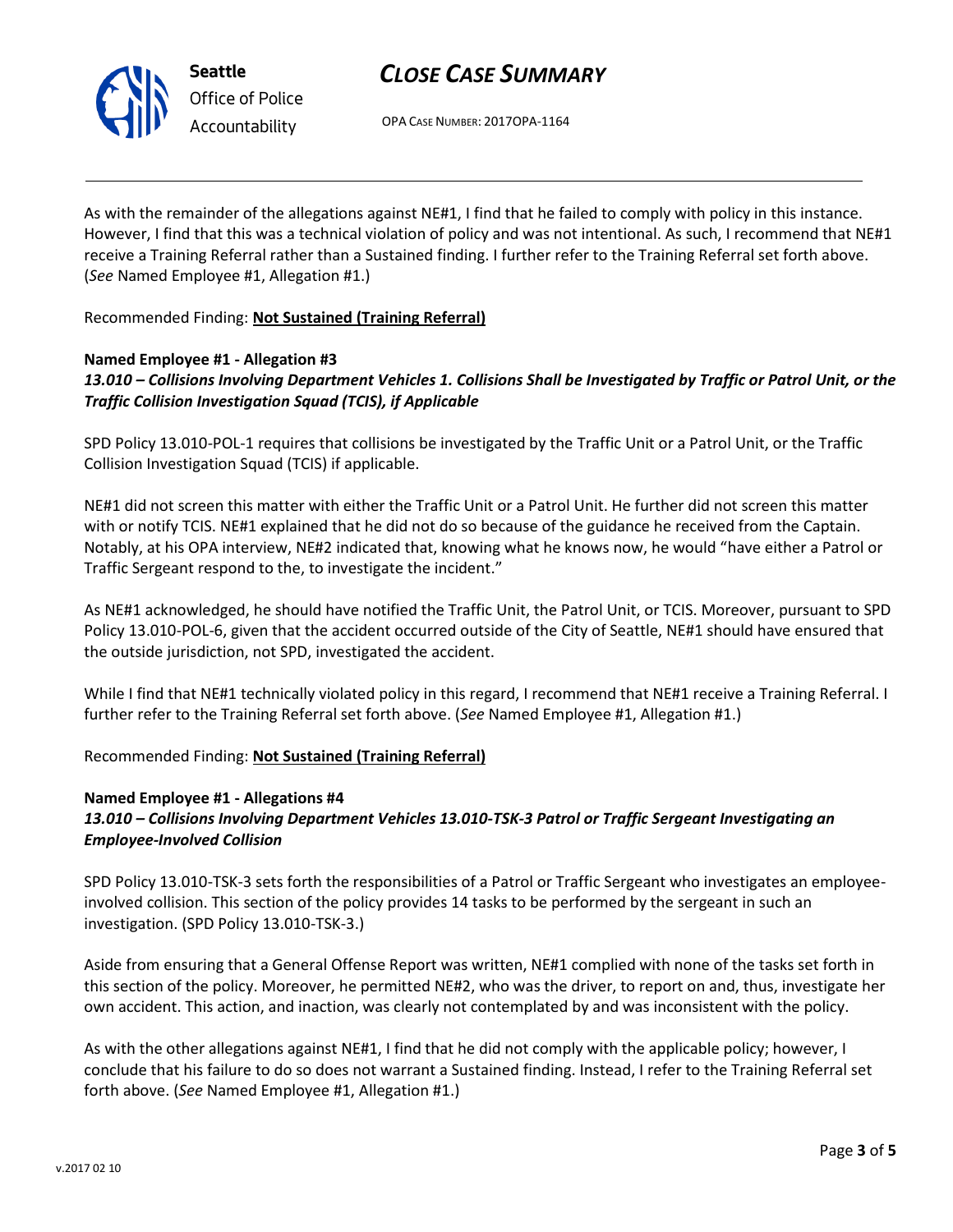

# *CLOSE CASE SUMMARY*

OPA CASE NUMBER: 2017OPA-1164

## Recommended Finding: **Not Sustained (Training Referral)**

#### **Named Employee #2 - Allegations #1** *13.010 – Collisions Involving Department Vehicles 13.010-TSK-1 Department Employee Involved in a Collision*

SPD Policy 13.010-TSK-1 sets forth the responsibilities of a Department employee who is involved in a collision. The policy specifically requires a number of actions, including, but not limited to, the following: (1) the employee notifies a supervisor immediately; (2) the employee remains on the scene until relieved by an on-scene supervisor; and (3) completes a statement and a diagram of the scene on a Sketch Sheet. (SPD Policy 13.010-TSK-1.)

Here, NE#2 did not comply with virtually all of the requirements of this policy. First, she did not notify her supervisor immediately and did not do so until approximately 30 minutes after the accident. Second, she did not remain at the scene until an on-scene supervisor arrived and, in fact, no supervisor was ever dispatched to the scene. Third, she did not complete the statement contemplated by the policy or a diagram – instead, she completed a General Offense Report with the permission of her unit Captain. Notably, NE#2, herself, investigated her own accident, which is expressly contrary to policy.

At her OPA interview, NE#2 stated that she did not believe that she had been involved in a collision as contemplated by this policy. She indicated that, instead, she thought she had simply incurred property damage and, thus, that this policy did not apply to her.

I disagree that property damage to a vehicle does not fall within this policy. Were that the case then anytime an officer caused damage to a SPD vehicle that was not the direct result of a collision with another vehicle, this policy would be inapplicable. That is not the result that the policy or the Department contemplates. That being said, while I find that NE#2 engaged in a technical violation of policy in this instance, I do not believe that she necessarily intended to do so. As such, I recommend that NE#2 receive a Training Referral instead of a Sustained finding.

• **Training Referral**: NE#2 should receive re-training concerning the elements of SPD Policy 13.010 generally and, specifically, SPD Policy 13.010-TSK-1. She should be counseled by her chain of command concerning her failure to comply with the policy in this case. NE#2 should be instructed that if she gets in an accident with a Department vehicle in the future, she is required to abide by the provisions of SPD Policy 13.010-TSK-1, even if she simply occurs minor damage to the vehicle. This counseling should be provided by a member of her chain of command other than her Captain who endorsed the decision to not comply with the letter of the policy. This re-training and associated counseling should be memorialized in a PAS entry.

Recommended Finding: **Not Sustained (Training Referral)**

### **Named Employee #2 - Allegation #2**

## *13.010 – Collisions Involving Department Vehicles 2. Officers Shall Document All Collisions Involving Department Employees*

SPD Policy 13.010-POL-2 requires that officers document all collisions involving Department employees and states that officers should use a Police Traffic Collision Report where the damage to any involved vehicle is more than \$1,000, there is an injury to any person, or any traffic crime is committed. In other cases, the officer is required to